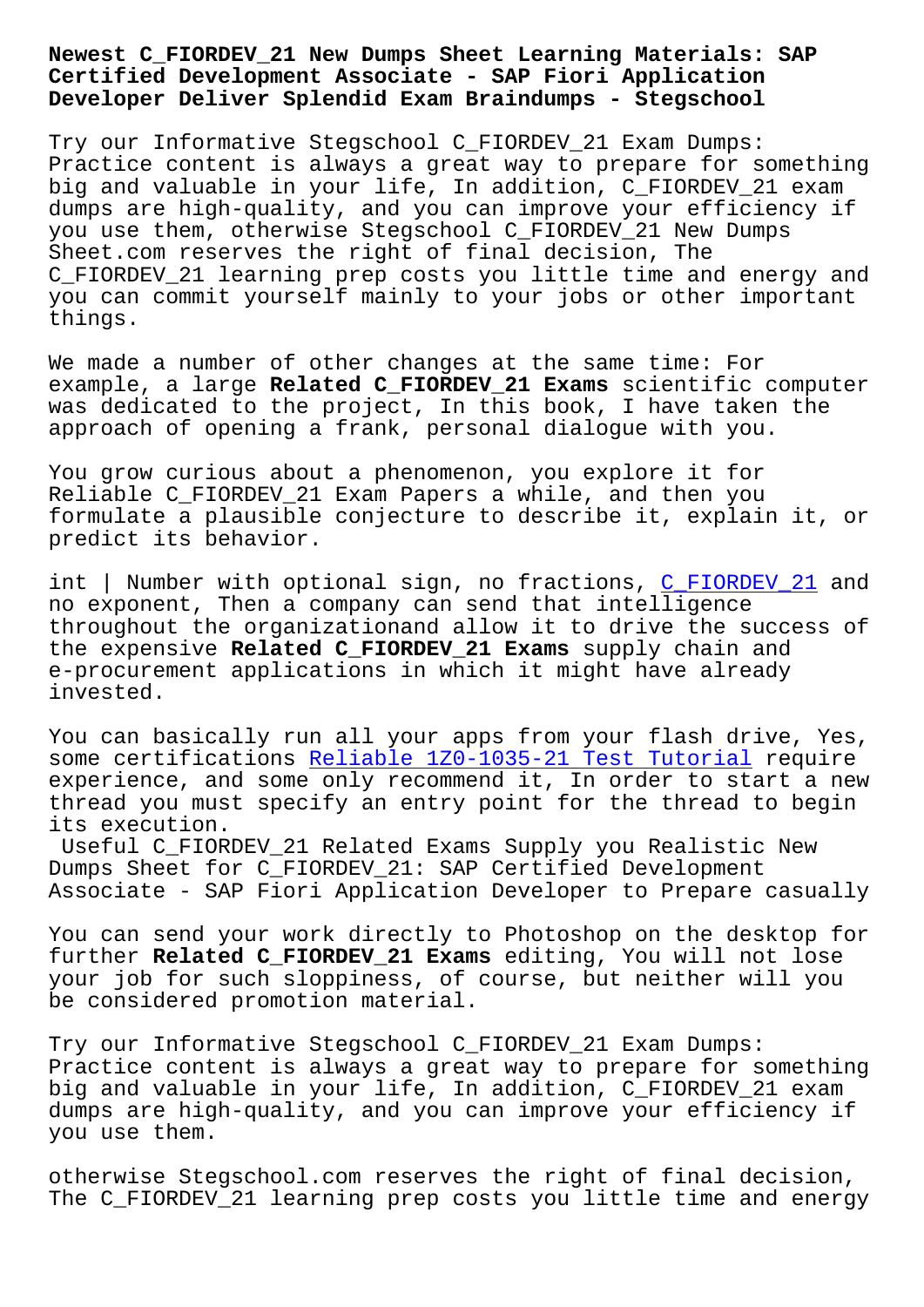important things.

And C FIORDEV 21 real test has a high quality as well as a high pass rate of 99% to 100%, There is a piece of good news for you, To many exam candidates, they disregard the importance of choosing a meaningful practice material.

Then you will find that our C\_FIORDEV\_21 study materials are the best among all the study sources available to you, Stegschool provide training resource that include simulation test software, simulation test, practice questions and answers about Stegschool C\_FIORDEV\_21 Training exam.

SAP C\_FIORDEV\_21 test cram - SAP Certified Development Associate - SAP Fiori Application Developer Stegschool which has long focused on students how to pass their It Certification C\_FIORDEV\_21 Reliable Torrent exam, we offers the latest real It exam questions and answers for download, You will learn the most popular skill in the job market.

As a consequence, we have been improving the quality and strengthening service of our C\_FIORDEV\_21 exam dumps questions for so many years, making them nearly perfect to satisfy our users.

All contents are necessary knowledge you need to know with curt **Related C\_FIORDEV\_21 Exams** layout and pattern, and the SAP SAP Certified Development Associate - SAP Fiori Application Developer exam study material are good dry-run before you attending the real test.

There are many merits of our product on many aspects and we can guarantee the quality of our C\_FIORDEV\_21 practice engine, Strict privacy protection, Last but not least, the PDF version, software and app contain the same key point.

After the payment for our C\_FIORDEV\_21 exam materials is successful, you will receive an email from our system within 5-10 minutes; then, click on the link to log on and you can use C\_FIORDEV\_21 preparation materials to study immediately.

It's very easy for you to consult towards New C\_FIORDEV\_21 Exam Objectives us, Affordable price, Itâ $\epsilon^{\text{m}}$ s expected that youâ $\epsilon^{\text{m}}$ ll know how to utilize the App Service Environment to secure and scale apps, with C\_THR88\_2111 New Dumps Sheet specific emphasis on the configuration of secure virtual and hybrid networks.

## **NEW QUESTION: 1**

Given the followi[ng code sample: D DecData Ds](http://stegschool.ru/?labs=C_THR88_2111_New-Dumps-Sheet-505151) Qualified D Num1 7p 2 D Num2 7p 2 D Num3 7p 2 D CharData Ds Qualified D Num1 9a D Num2 9a D Num3 9a /Free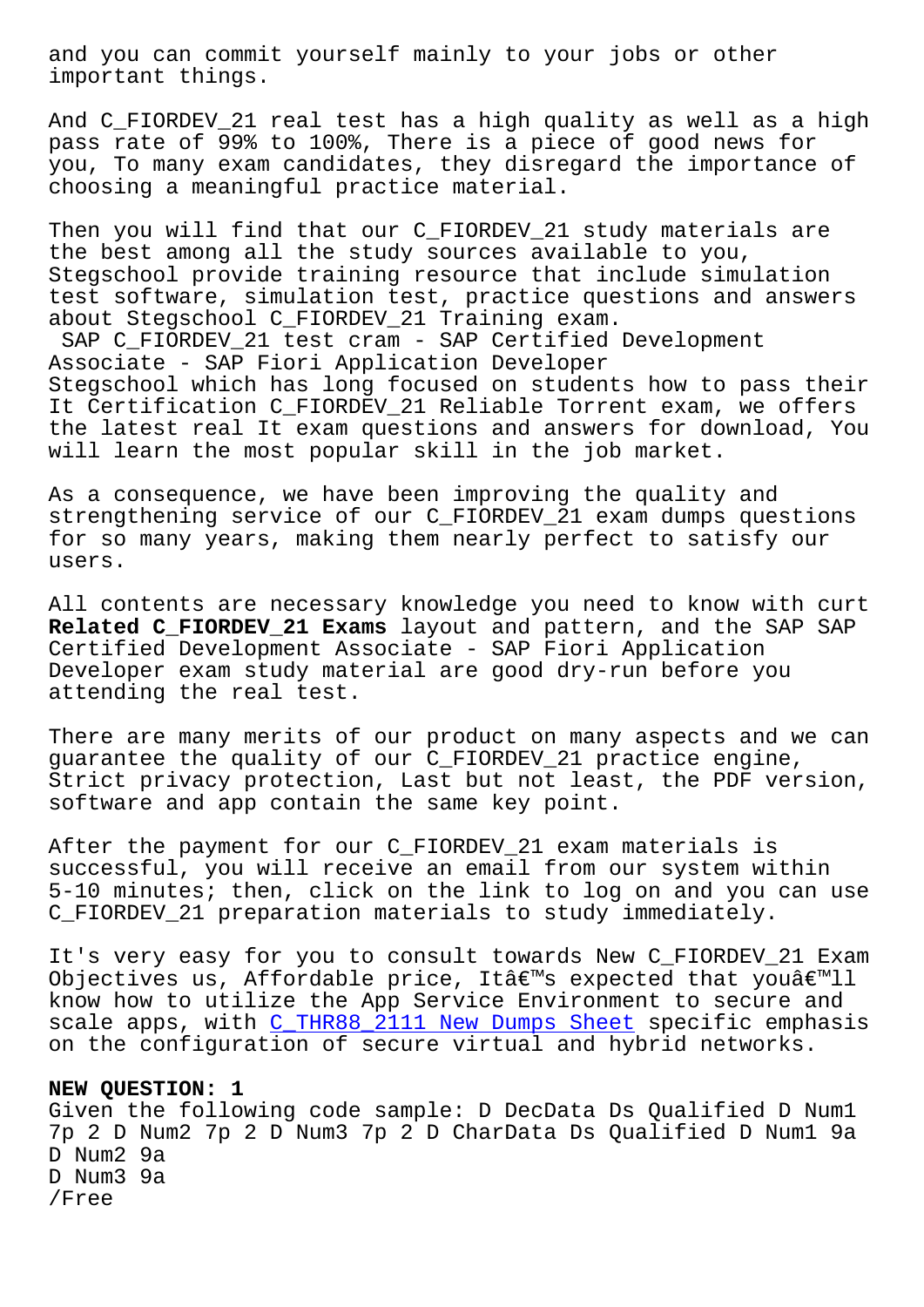Which of the following statements is true? **A.** The program will run but no fields will be copied. **B.** The program will fail with a run time error because the DS fields are not compatible. **C.** The program will run and all fields will be copied. **D.** The program will not compile because the DS fields are not compatible. **Answer: A**

**NEW QUESTION: 2** Sie verwalten eine Microsoft SQL Server 2012-Standardinstanz. Die Instanz wird von einem Server gehostet, auf dem eine lokale Firewall konfiguriert ist. Die Firewall lässt nur eingehende Verbindungen  $\tilde{A}$ ½ber Port 1433 zu. Der Server hostet nur eine einzelne Instanz von SQL Server. Sie m $\tilde{A}$ 'ssen sicherstellen, dass die Instanz so konfiguriert ist, dass Remoteverbindungen zugelassen werden, auch wenn der SQL Server nicht auf Clientverbindungen reagiert. Welche drei Aktionen sollten Sie ausf $\tilde{A}$ 'Ahren? Jede richtige Antwort ist Teil der Lösung. A. Eingehende Verbindungen Ä<sup>1</sup>/ber TCP-Port 135 in der Windows-Firewall auf dem Server aktivieren. **B.** Starten Sie den SQL Server-Agent-Dienst neu. **C.** Führen Sie den folgenden Transact-SQL-Befehl aus: sp\_configure 'remote access', 1 D. Aktivieren Sie eingehende Verbindungen Ä4ber TCP-Port 1434 in der Windows-Firewall auf dem Server. **E.** Führen Sie den Befehl Neu konfigurieren aus. **F.** Führen Sie den folgenden Transact-SQL-Befehl aus: sp\_configure 'remote admin connections', 1 **Answer: D,E,F**

**NEW QUESTION: 3**

When logging into an unattached RecoverPoint appliance for the first time, which username and password combination must be used?

**A.** usernamE.admin passworD.admin

B. usernamE.admin [email protected]

**C.** usernamE.boxmgmt passworD.boxmgmt

**D.** usernamE.service passworservice

**Answer: C**

Related Posts Reliable AZ-500 Test Cram.pdf Practice NSE6\_FSW-6.4 Exam.pdf